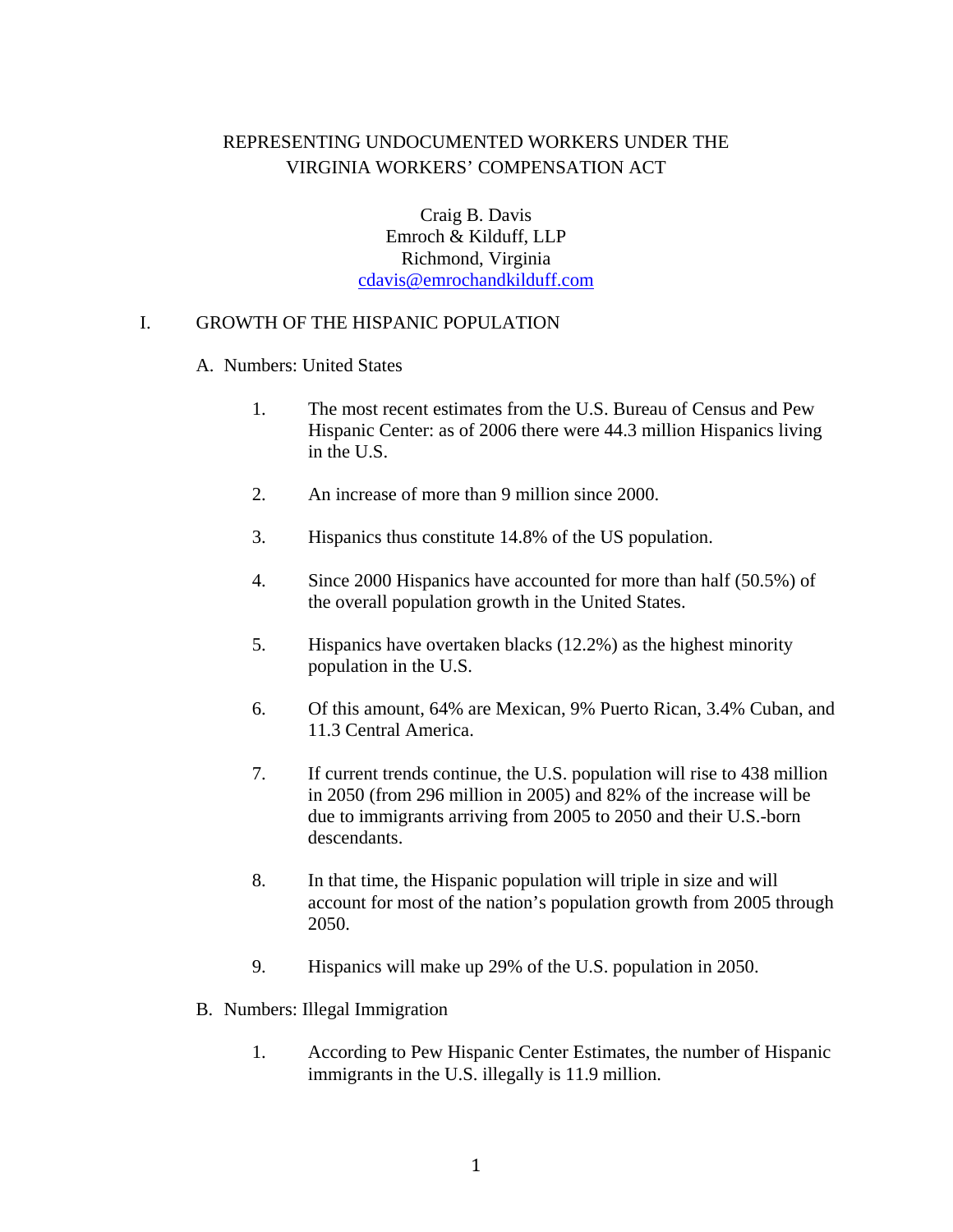- 2. This represents an increase from 8.4 million in 2000
- 3. Not surprising, because it is difficult to count a class of residents who are attempting to avoid notice, estimates vary.
- 4. Thus, a March 2001 estimate by INS was 6.5 million illegal immigrants. $<sup>1</sup>$ </sup>
- C. Numbers: Virginia
	- 1. In Virginia, there are 465,545 Hispanics living in the Commonwealth.
	- 2. This is a 132, 063 increase from 2000-2006 (39.6%)
	- 3. Hispanics comprise 6.1% of the population.
	- 4. The INS estimated in February 2003 that the illegal immigrant population in Virginia was about 103,000 residents as of January 2000.
	- 5. This reflects an increase of almost 100% from the previous estimate in 1996 (55,000).
	- 6. Many believe the actual number is much higher because this figure does not accurately reflect illegal immigrants who do not wish to be counted or are not identifiable by the U.S. Census.
	- 7. In fact, one "immigration reform" group, FAIR, estimates the current illegal alien population in Virginia at 205,000 as of 2007.

## II. BACKGROUND: WORKERS COMPENSATION BENEFITS AND UNODCUMENTED WORKERS

- A. Workers Compensation Benefits: Pre *Granados*.
	- 1. Employers and carriers traditionally used a variety of defenses to avoid paying pay workers' compensation benefits to illegal aliens based on a number of legal theories.
	- 2. One early argument was simply that someone considered "illegal" should not recover monetary benefits.
		- The Full Commission rejected this argument and held that an employer hiring an illegal alien may not "escape liability for injuries suffered in . . . employment" by asserting the illegal alien status as a defense to an otherwise valid claim and, thus, "benefit

 

 $1$  The terms "undocumented alien" "undocumented worker" and "illegal alien" can be used interchangeably.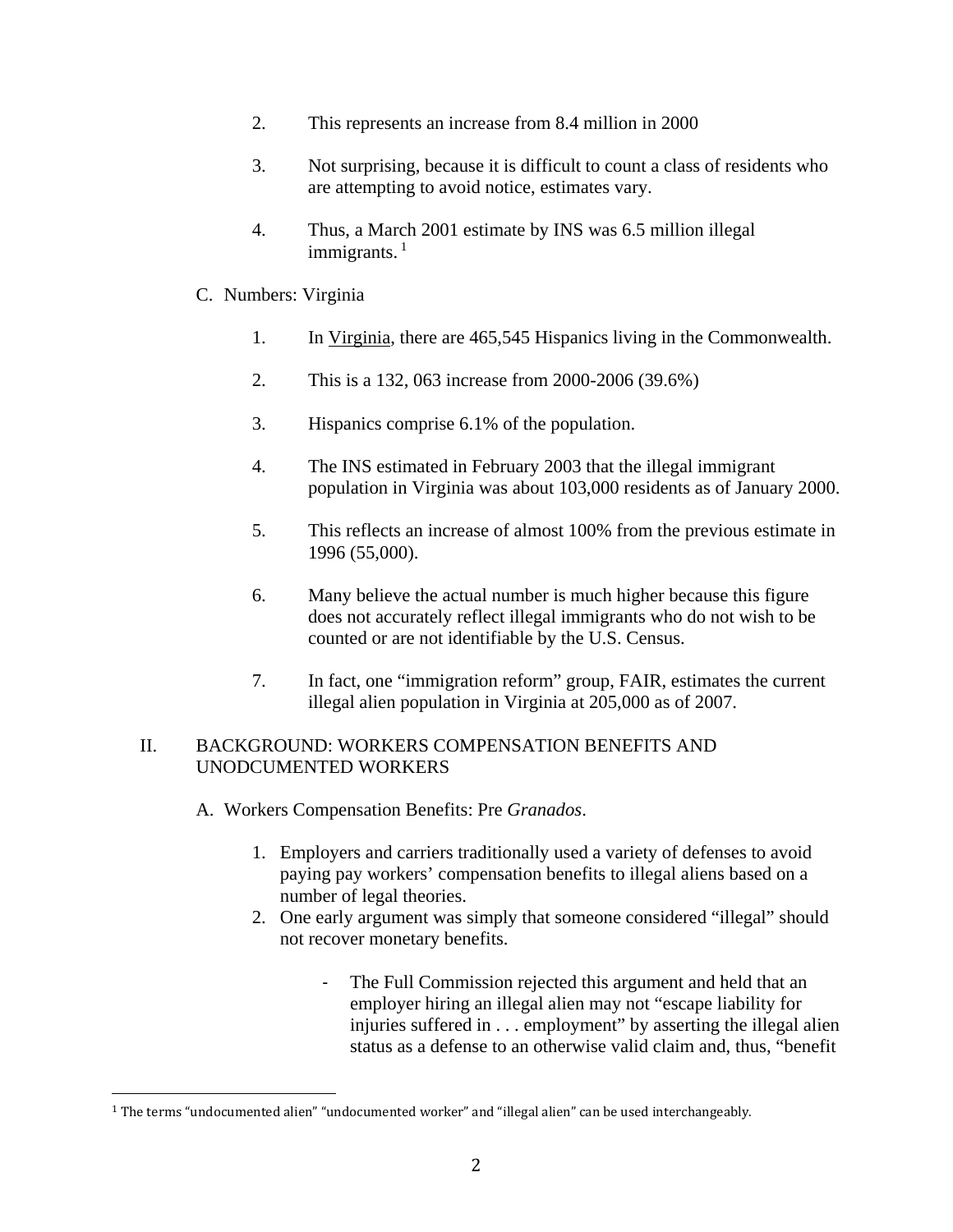from its own illegal act." *Francisco v. Formwork Services, Inc*., 65 O.1.C. 232, 234 (1986).

- 3. A subsequent tactic asserted that an illegal alien who provided an invalid social security number or other false information procured his employment through fraud or misrepresentation, thereby barring benefits.
	- ‐ Past decisions had held that a false representation by an employee during the application process bars a claim only where the employer proves that: (1) the employee intentionally made a false representation; (2) the employer relied upon that misrepresentation; (3) the employer's reliance resulted in the resulting injury; and (4) there exists a causal relationship between the injury and the misrepresentation. *McDaniel v. Colonial Mechanical Corp.,* 3 Va. App. 408, 411-12, 350 S.E.2d 225, 227 (1986).
	- ‐ This defense met with mixed results:
	- ‐ In *Rilbao v*. *Dee Shoring Co., Inc.*, 66 O.LC. 53 (1987), the Full Commission held that because Va. Code § 40.1-11.1 made it a misdemeanor to knowingly hire an illegal alien, the employer would not have made an offer of employment to the employee had it been aware of the misrepresentation.
		- a. Simply the threat of criminal sanctions was seen as sufficient proof to establish the causal relationship between the misrepresentation and the injury.
	- ‐ The Commission reached the opposite decision in *Mahone v. Prince William Co. School Rd.*, VWC File No. 15 1-24-67 (February 24, 1992) (benefits not denied to an illegal alien who misrepresented his status on the application for employment).
	- ‐ The Court of Appeals confronted the issue and held that a claimant who initially provided false documentation but later obtained a valid social security number prior to the date of the accident had "cured" any prior misrepresentation because there was no longer any causal relationship between the misrepresentation and the injury. *Billy v. Lopez,* 17 Va. App. 1, 434 S.E.2d 908 (1993).
- 4. A third defense used focused on the alleged inability of undocumented aliens to look for alternative employment. Defense attorneys argued that a claimant legally prohibited from working in the US is incapable as a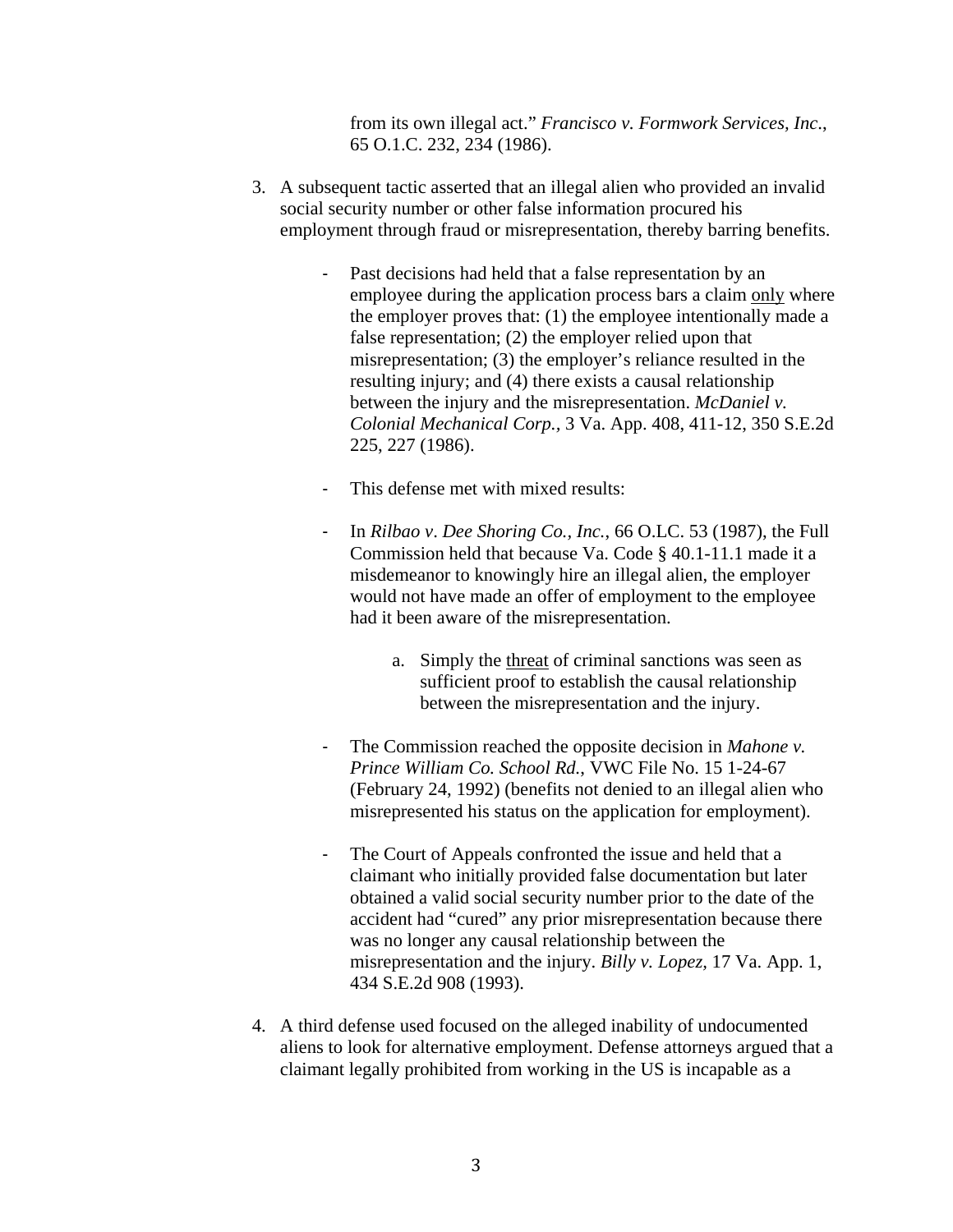matter of law from marketing his residual capacity or accepting an offer of light duty employment.

- ‐ This argument was initially rejected by the Commission on the grounds that an employer who hired a claimant without inquiring into his alien status did so at its own peril and could not later use the claimant's illegal status as a basis for suspension of compensation. *Francisco v. Formwork Services, Inc.*, 65 O.I.C. 232, 234 (1986).
- ‐ *Francisco* also contained some compelling public policy language: the employer is estopped to rely on Va. Code § 40.1-11.1 as justification for its failure to offer light work inasmuch as it failed to comply with its own obligations under that section. . . . If compensation were suspended upon this ground, the employer would benefit from its own illegal act in hiring the claimant and escape liability for injuries suffered in their employment while claiming the benefit of a law which they themselves had violated in part.
- ‐ This remained the law until the Court of Appeals, in *Manis Constr. Co. v*. *Arellano*, 13 Va. App. 292, 411 S.E.2d 233 (1991), reversed the Full Commission's decision that, based on *Francisco*, an illegal alien could receive benefits while partially disabled and had adequately marketed simply by inquiring about work with employers known to hire illegal aliens. Instead, the Court held that an illegal alien who cannot be lawfully employed in the US is incapable, as a matter of law, of marketing his remaining work capacity.
- ‐ In effectively overturning *Francisco*, Judge Bray wrote "We will not sanction a violation of one law by approving it as compliance with another." *Id*.
- B. Along Comes *Granados* 
	- 1. Background: Jose Ismael Granados, who entered the US illegally and did not possess a valid work visa was employed by the Windson Development Corporation as a carpenter. Granados presented a forged social security and alien resident card at his initial interview with the employer. *Granados v. Windson Development Corp.*, 96 WC UNP 1734884 (1996).
		- ‐ On February 13, 1995, Granados was injured when he fell at a construction site, and Windson thereafter denied his claim because he had misrepresented his alien status. *Id.*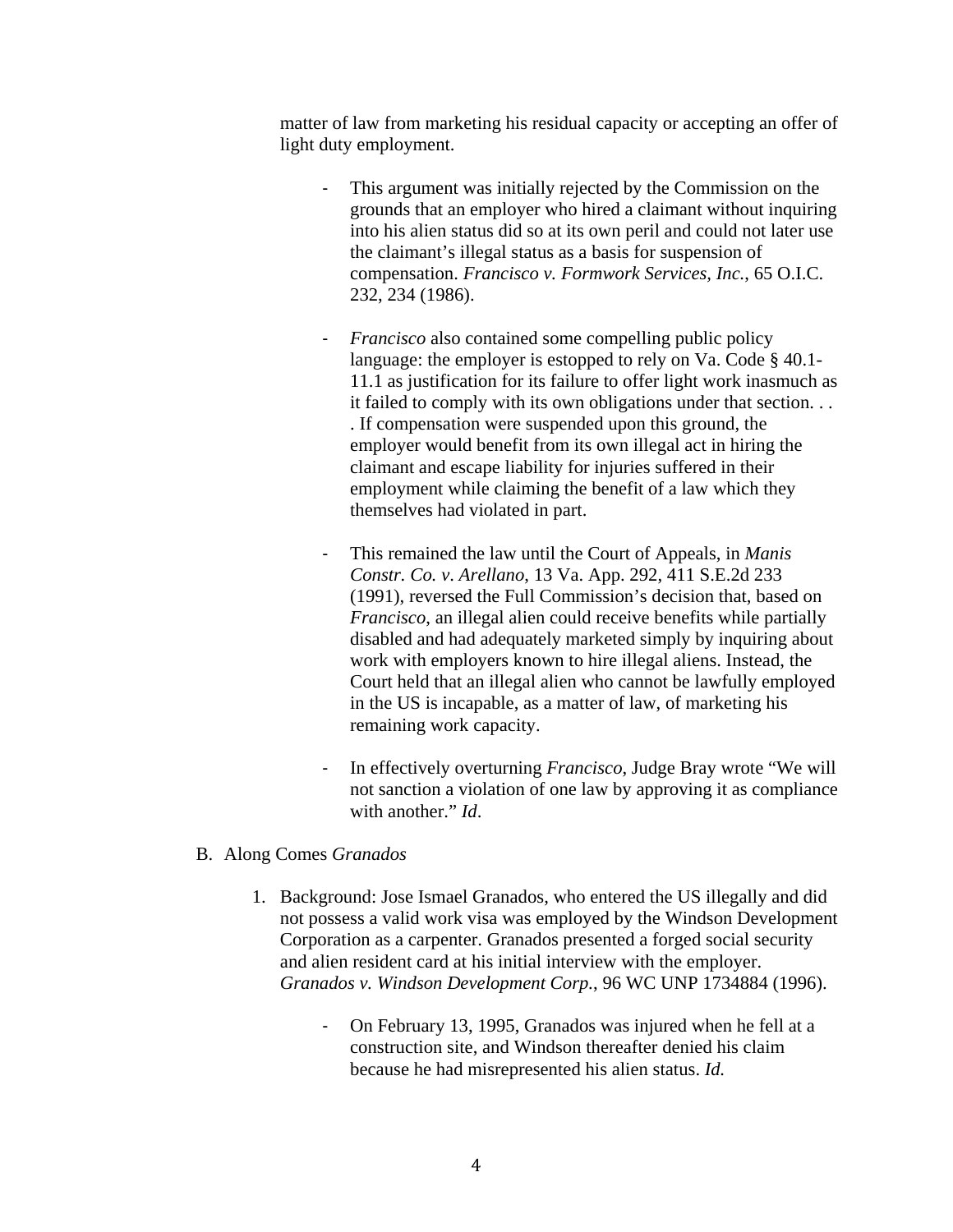- ‐ Granados relied on *Francisco* to argue that an employer who knowingly hires illegal aliens cannot escape liability by its own unlawful act. *Id.*
- 2. Full Commission: The Commission denied the claim based on a finding that the employer would not have hired Granados had he not used forged documents, thus finding evidence of a supposed causal connection between the misrepresentation and the injury. *Id*.
	- ‐ Of note, the three Commissioners wrote three separate opinions, with Commissioner Tarr's concurring opinion stating "neither the present decision nor previous decisions of the Commission adopt a *per se* rule that exempts employers of illegal aliens from workers' compensation liability."
	- ‐ Commissioner Diamond's dissent argued for a more specific causal connection between the misrepresentation and injury.
- 3. Court of Appeals (panel): Although the Court of Appeals affirmed the Commission, a separate opinion concurring in the result only disagreed with the analysis that a misrepresentation of employment status constituted a bar for employment and instead relied on *Manis* for the rule that a partially disabled illegal alien cannot market his residual capacity. *Granados v. Windson Development Corp.,* 24 Va. App.80, 480 S.E.2d 150 (1997).
- 4. Court of Appeals (*en banc*): in a rehearing *en banc,* the Court issued an order, not accompanied by an opinion, that affirmed the Commission's decision "by an equally divided court." *Granados v. Windson Development Corp.*, 26 Va. App. 251, 494 S.E.2d 162 (1997).
- 5. Virginia Supreme Court: *Granados v. Windson Development Corp.,* 257 Va. 103, 108 509 S.E.2d 290, 292 (1999)
	- ‐ The Good: The Court adopted Commissioner's Diamond's dissent and the concurring opinion before the Appeals panel that the claim was not barred based on misrepresentation because there was no causal connection to the injury. *Id.* In so ruling the Court limited the defense to scenarios where the misrepresentation is responsible for the subsequent injury. Thus the Court overturned the Commission's holding in *Bulbao,* and the basis for the Court of Appeals' decision in *Billy.*
	- The Bad: The Court held that because the Immigration Reform and Control Act of 1986 prohibited an illegal alien from being lawfully employed in the US, the claimant's contract for hire was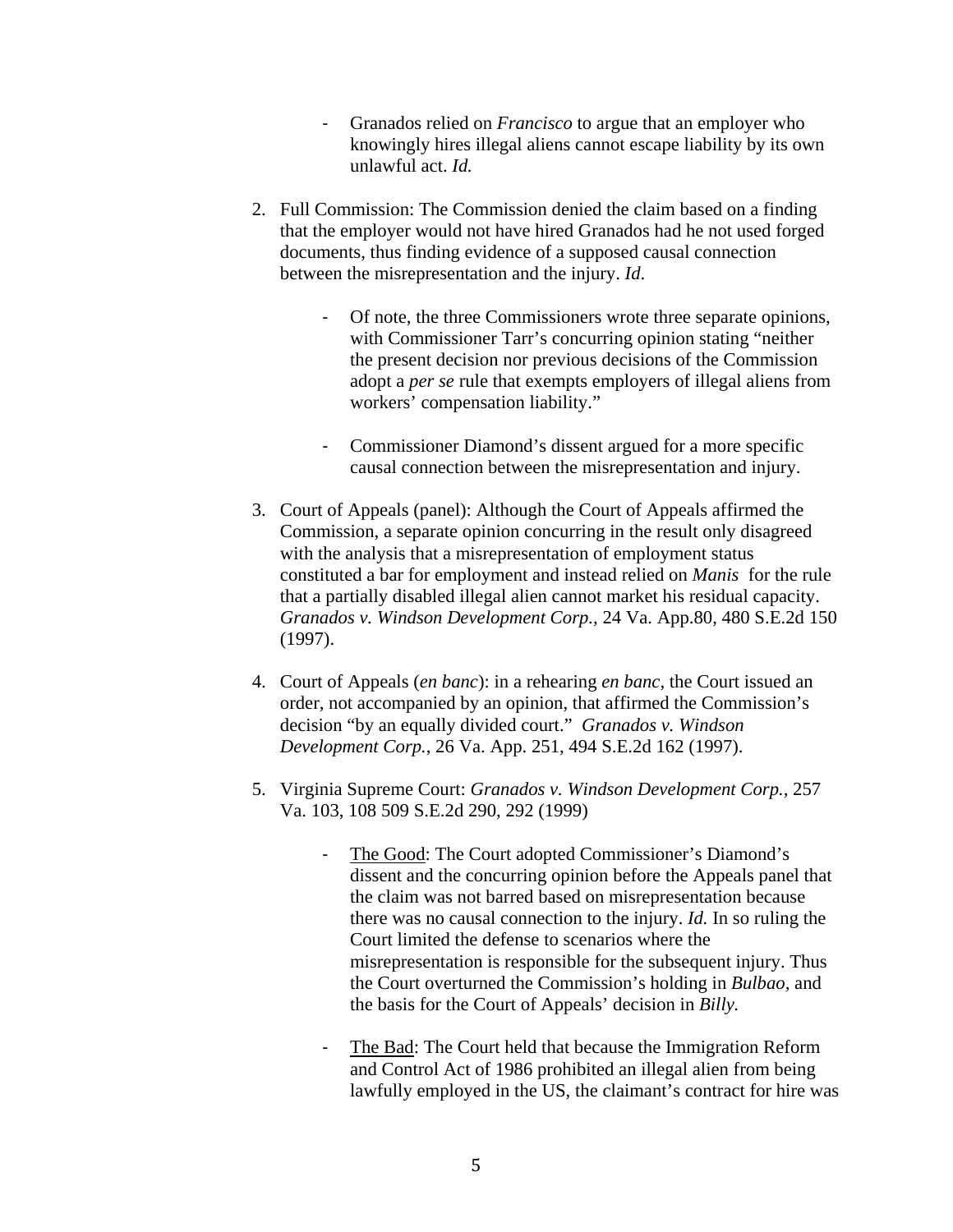void and unenforceable. Thus, Granados could not receive benefits because he could not qualify as an "employee" under Va. Code § 65.2-101, which defines an "employee" as: [e]very person, including a minor, in the service of another under any contract for hire. *Id*. Because Granados was not an employee, the Commission thus had no jurisdiction over accident. *Id*.

- ‐ The Ugly: After January 8, 1999, an illegal immigrant could not receive workers' compensation benefits in Virginia, and an entire class of employees was suddenly without any protection for workplace injuries.
- 6. Public policy & unintended consequences:
	- The ruling encouraged employers to hire illegal aliens since they would not have to be responsible for paying them workers' compensation benefits, a result and public policy objective expressly criticized in *Francisco*.
	- ‐ *Granados* also created the undesirable policy of allowing employers who hired illegal aliens to pass on the cost of their injuries to the public through various forms of medical programs and public assistance.
	- ‐ In a likely unintended result, *Granados* exposed Virginia employers to additional liability by permitting those undocumented workers to pursue civil actions based on theories of negligence. Because the Commission had no jurisdiction over their injuries, employers were not protected by the Act's exclusivity provisions. *E.g. Ramsey v. Bobbitt,* 250 Va. 474, 474 S.E.2d 437(1995) (employee allowed to sue employer when accident subject in the "going and coming" rule and thus outside the Act); *Lipsey v. Case,* 248 Va. 59,445 S.E.2d 105 (1994) (attack by a co-worker's dog did not arise out of the employment thus allowing civil action to proceed); *Lichtman v. Judi Knouf,*  248 Va. 138, 445 S.E.2d 114 (1994) (intentional infliction of emotion distress not covered by the Act); *Slusher v. Paramount Warrior, Inc.,* 336 F. Supp. 1381(W.D. Va. 1971) (an independent contractor not engaged in the same business, trade or occupation as the general contractor may pursue civil tort claim); and *Blue Diamond Coal Co. v. Aistrop,* 183 Va. 23, 31 S.E.2d 297 (1944) (employee may maintain civil action against employer for injuries incurred under circumstances not covered by the Act).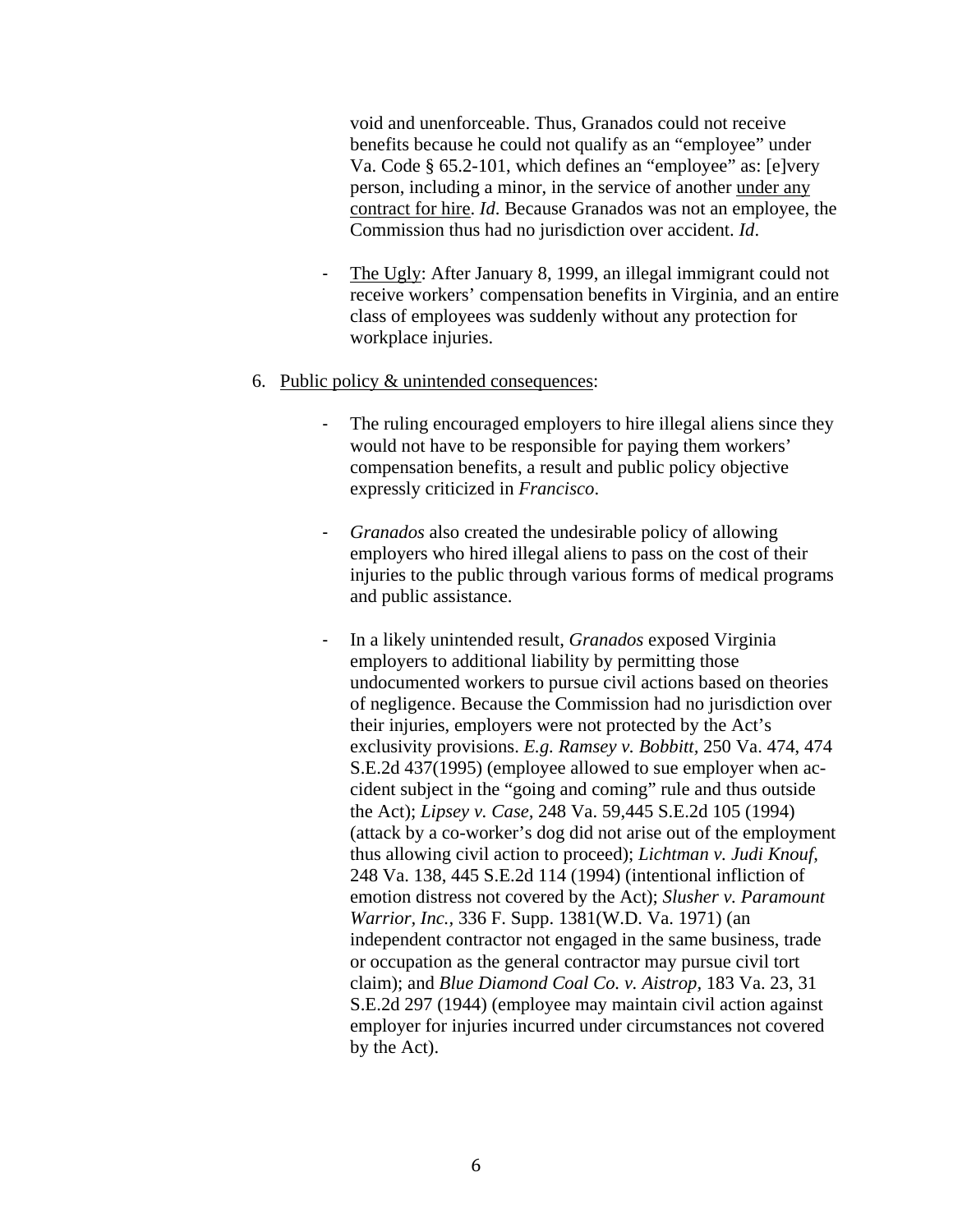- C. Post-*Granados*: Legislative Remedy
	- 1. Quite obviously, employers were quite concerned with the prospect of a rash of personal injury law suits seeking civil damages that had the potential to result in higher, and more importantly unknown, pay-outs than the benefits paid by workers' compensation.
		- ‐ Moreover, because workers' compensation insurance carriers were charging premiums based on payroll and the number of employees, employers employing illegal aliens were paying premiums on employees for whom no coverage was available while remaining susceptible to personal injury actions.
	- 2. During General Assembly session the following year, an unholy alliance of trial lawyers, lobbyists, farming interests, and other employer based groups including representatives for the construction and manufacturing industries came together to push for a legislative remedy to *Granados* that included illegal aliens in the definition of "employee" under Va. Code § 65.2-101.
	- 3. In response, then-Delegate Robert Bloxom, representing a district on the Eastern Shore with many agricultural interests, became chief patron of House Bill 1036 in the 2000 Session of the General Assembly, which would redefine "employee" under Va. Code § 65.2-101 as: "Every person, including aliens and minors, in the service of another under any contract of hire or apprenticeship, written or implied whether lawfully or unlawfully employed.
	- 4. The bill was subsequently tied to proposed amendments to Va. Code § 65.2-502 & 603 which essentially codified the state of the law prior to *Granados* in *Manis Constr. Co. v*. *Arellano*, *supra*, which prohibited illegal aliens from receiving benefits while partially disabled and excused employers from providing vocational retraining to illegal aliens.
	- 5. With these additional amendments, the bill passed the House of Delegates 99-0 vote and the Senate 40-0. As an indication of the seriousness with which corporate interests took the threat of personal injury suits, the General Assembly subsequently passed a resolution designating the bill as emergency legislation, which had the effect of making it effective immediately rather than the following July 1.
	- 6. Then-Governor James Gilmore vetoed the legislation on April 9, 2000. However, that veto was overridden during the General Assembly's veto session and thereafter became law on April 19, 2000. Interestingly, the bill represented the sole veto overridden by the General Assembly in the 2000 Session.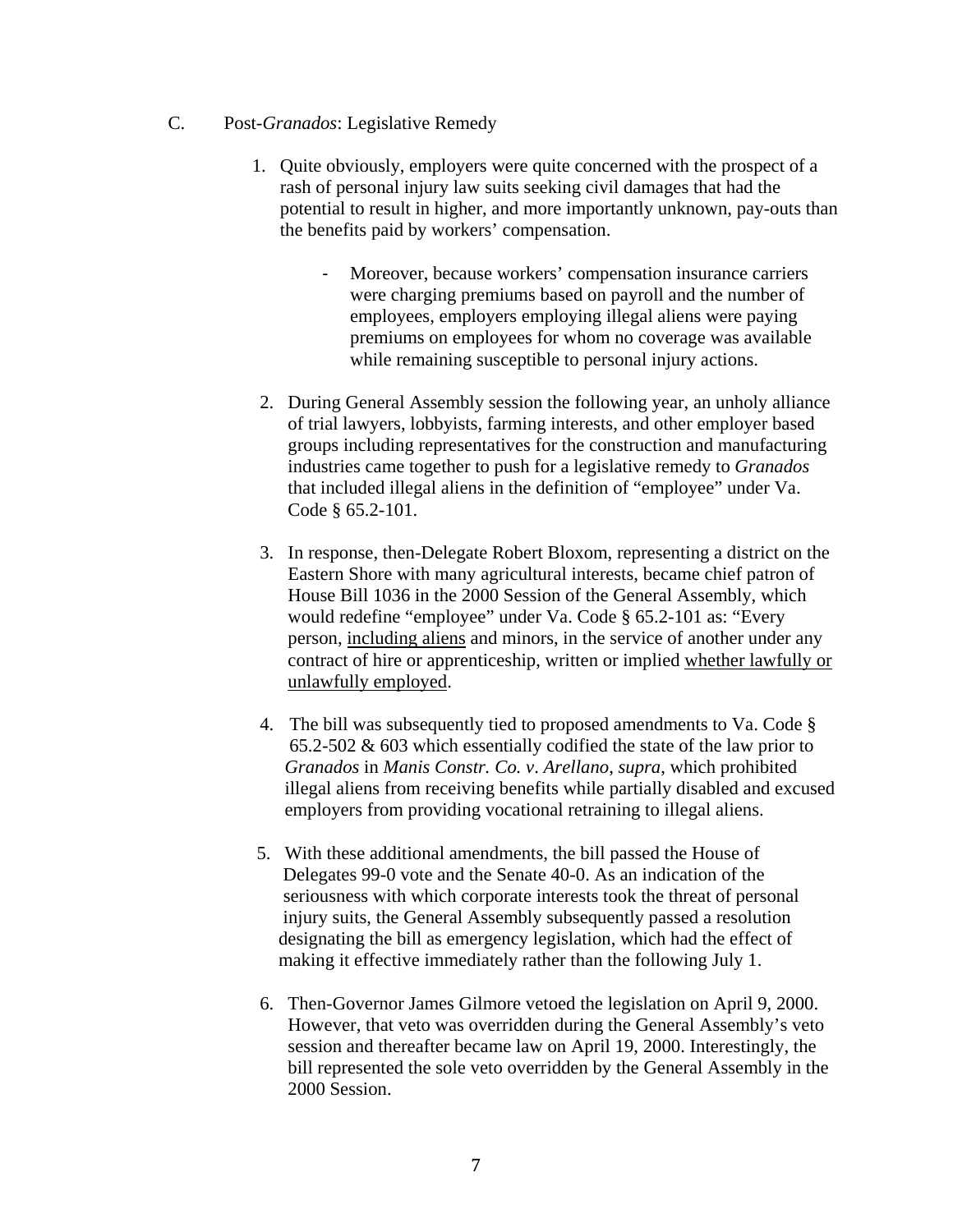7. Amended Va. Code § 65.2-101:

"Employee" means:

Every person, including aliens and minors, in the service of another under any contract of hire or apprenticeship, written or implied, whether lawfully or unlawfully employed, except (i) one whose employment is not in the usual course of the trade, business, occupation or profession of the employer or (ii) as otherwise provided in subdivision 2 of this definition.

8. Amended Va. Code § 65.2-502:

However, the employer shall not be required to pay, or cause to be paid, compensation under this section to any injured employee not eligible for lawful employment; nor shall any such injured employee not eligible for lawful employment who is partially incapacitated be entitled during partial incapacity to receive temporary total benefits under § 65.2-500

9. Amended Va. Code § 65.2-603(A):

The employer shall also furnish or cause to be furnished, at the direction of the Commission, reasonable and necessary vocational rehabilitation services; however, the employer shall not be required to furnish, or cause to be furnished, services under this subdivision to any injured employee not eligible for lawful employment.

### III. POST-2000 AMENDMENTS/EMERGING ISSUES

- A. Timing/Retroactive Effect: fate of claims that arose prior to April 19, 2000 effective date of amendments or prior to January 8, 1999 effective date of *Granados*? Uncertainty!
	- 1. *Auceda-Matamoros v. Krajewski*, 00 WC UNP 1847362 (2000): after an illegal alien died on January 14, 1997, his statutory beneficiaries filed a claim on January 11, 1999, three days after the *Granados*  decision. The Full Commission rejected claimant's argument that *Granados* could not be applied retroactively to an accident that occurred two years earlier.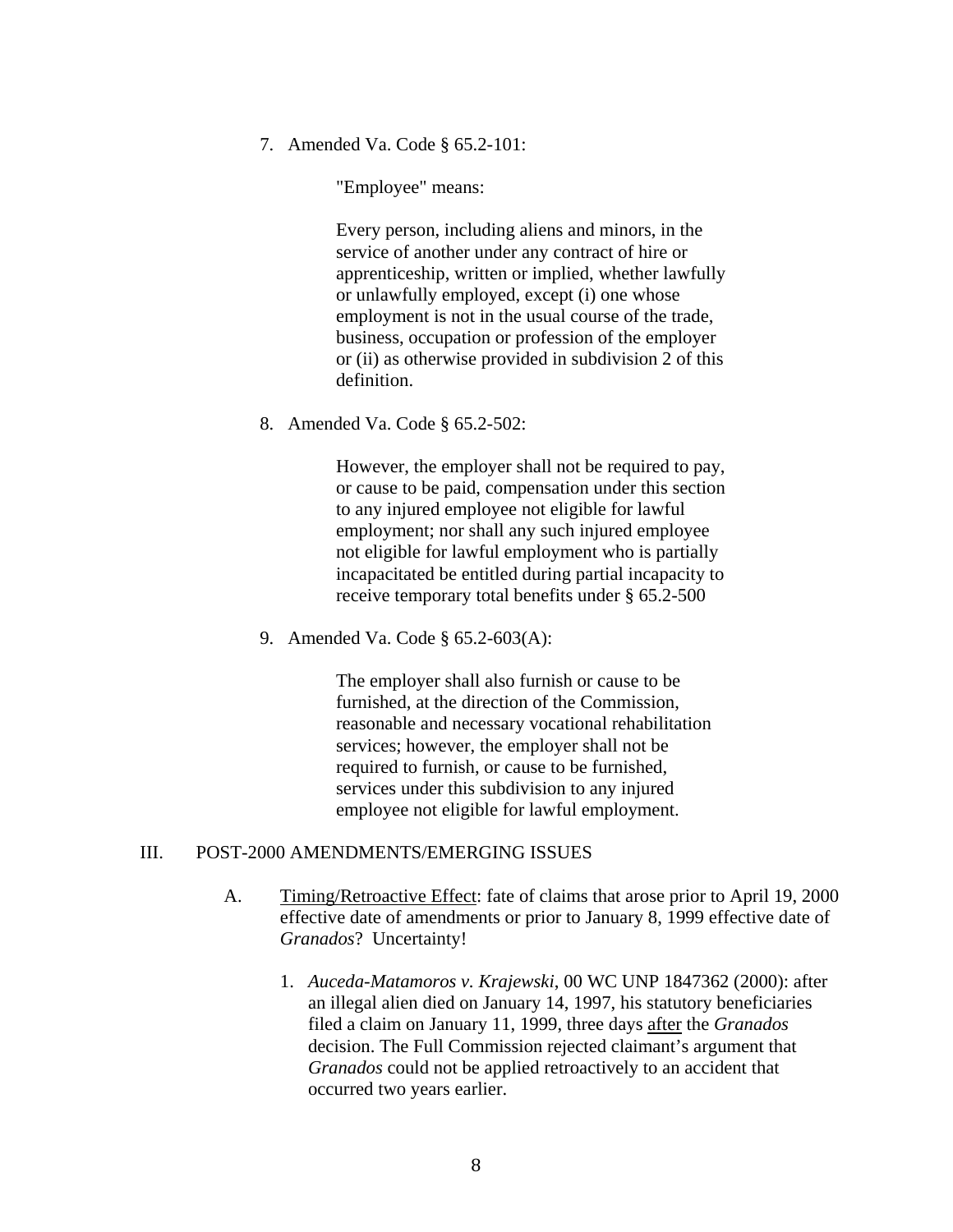- ‐ Commission relied on cases interpreting *Stenrich Group v. Jemmott*, 251 Va. 186, 467 S.E.2d 795 (1996) to hold that  *Granados* would not apply to final claims but would bar claims pending determination. Commissioner Diamond filed a dissenting opinion holding that because *Granados* created a new principle of law, it could not be applied retroactively.
- 2. However, in *Quezada v. P M M C Associates, Inc.*, 79 Va. WC 46 (2000), the Commission took the exact opposite tack by retroactively applying *Granados* to vacate an award on the grounds that the Commission lacked subject matter jurisdiction to have originally entered the award. Illogically, however, the Commission then seemingly rejected the portion of *Granados* eliminating misrepresentation as a defense to illegal alien cases by holding that the claimant's use of forged documents constituted a fraud that resulted in an imposition on the Commission.
- 3. Only two months later the Commission veered away from the rationale used in *Quezada*. In *Escobar v. Norton Concrete Co., Inc.*, 00 WC UNP 1857944 (2000), the Commission refused to vacate an award for an illegal alien entered prior to *Granados*. Citing the same carpal tunnel case as *Matamoros*, the Commission held that "*Granados* did not change the law as it applied to earlier similar cases." Citing *Quezada* Commissioner Tarr disagreed with that portion of the holding although he concurred in the result.
	- Without referencing the Commission's holding that *Granados* did not affect earlier cases, the Court of Appeals affirmed *Escobar*. *Norton Concrete Co., Inc. v. Escobar*, 01 Vap UNP 1645002 (2001).
- 4. *Matamoros* Appeal: Meanwhile, *Matamoros* also reached the Court of Appeals, and in affirming the Commission, the Court held simply that *Granados* could be retroactively applied without limiting it to pending claims. *Alvarado v. Krajewski*, 01 Vap UNP 0981004 (2001).
- 5. Meanwhile in a case that arose before Granados but decided after the 2000 amendments, the Court of Appeals held that it could not "give the amendment retroactive effect unless and until the Supreme Court shall declare that the amendment was intended 'as a legislative interpretation of the original act.'" *Rios v. Ryan Inc. Central*, 35 Va. App. 40, 542 S.E.2d 790 (2001).
	- In a concurring opinion, however, Judge Annunziata suggested that the Supreme Court could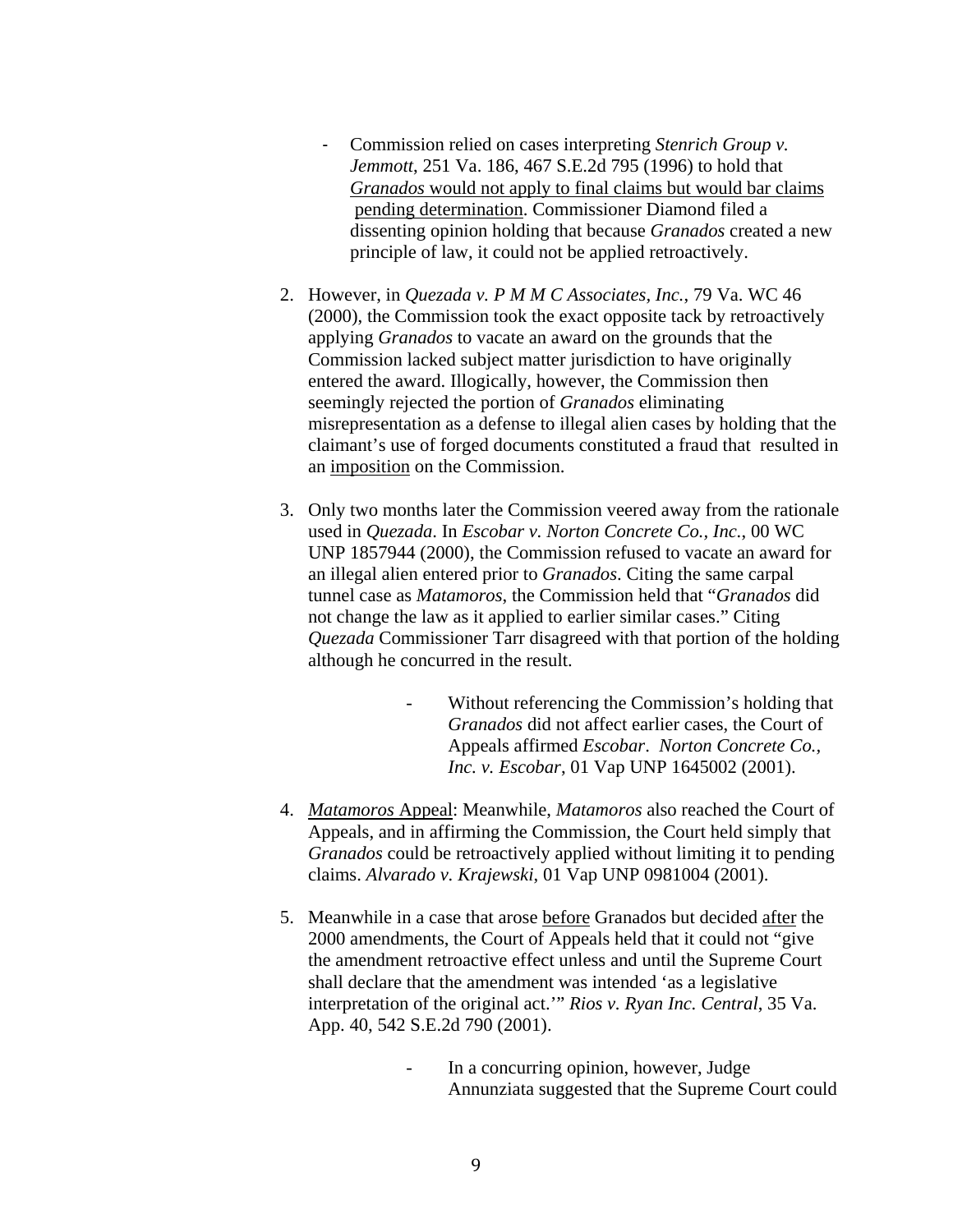use the passage of the Amendments as the basis to make an award to the claimant although the Court of Appeals was bound by *Granados*. A subsequent appeal to the Supreme Court was denied.

- Thus, the Commission and Court of Appeals both held that *Granados* could be retroactively applied while the 2000 Amendments to Va. Code § 65.2- 101 could not be retroactively applied.
- 6. These interpretations reached their illogical extreme in *Cenovio v. Chavez Brothers, Inc.*, 06 WC UNP 1920389 (2006) in which an illegal alien injured in 1998 was voluntarily paid compensation benefits for 5 years through 2003 before finally filing an actual claim -- seeking PPD benefits – in 2004.
	- Although initially responding to the 20 Day Orders that the claim was accepted, the employer subsequently retained counsel who asserted for the first time that the Commission did not have jurisdiction pursuant to *Granados*.
	- After reaffirming that *Granados* applied retroactively to cases in which awards had not been entered but the 2000 Amendments were not retroactive, the Commission then rejected an argument by the claimant that the employer had any jurisdictional argument under *Granados* under the doctrine of laches by failing to raise the defense in the preceding 5 years. Of note there is no indication that the claimant asserted either a *de facto* award or the doctrine of imposition.
- B. Foreign Injuries: Accidents involving immigrants in another state or foreign country.
	- 1. *Herrera*: Facts: Herrera, a Mexican agricultural worker, died in a bus accident on July 20, 1999, while in transit from Morelas to Monterrey, Mexico. A Virginia tobacco farmer employed foreign workers under the federal H2A visa program. A Virginia company acting as a "broker" placed qualifying workers with individual jobs in Virginia while a related "broker" in Mexico helped the workers qualify for and obtain the necessary visas and paperwork. Herrera died while traveling to the American consulate to obtain his visa.
	- 2. Full Commission: The Full Commission held that there was no jurisdiction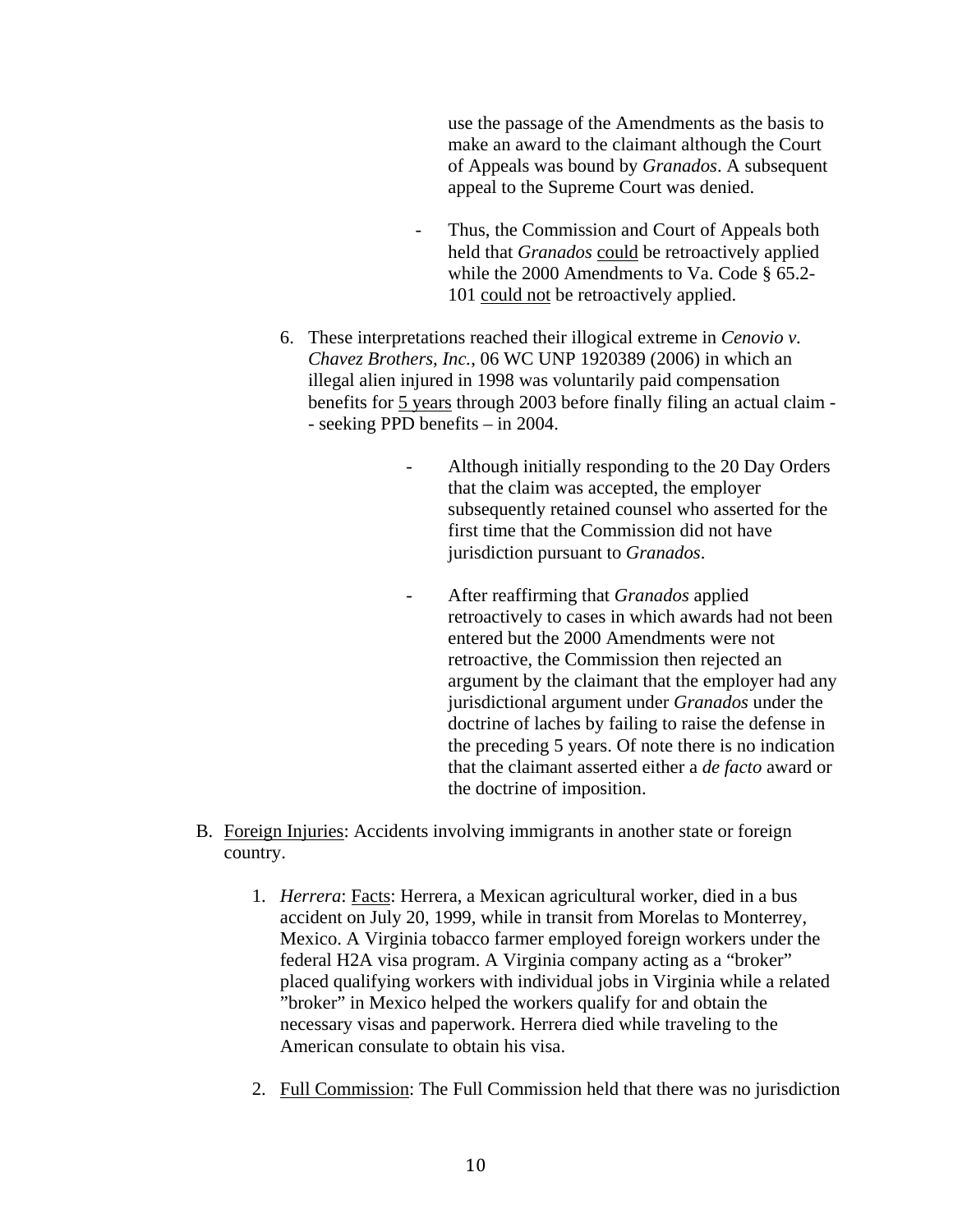under the Act pursuant to Code  $\S$  65.2-508(A) because there was no specific contract of employment at the time of the claimant's death as required by Code § 65.2-508(A). Rather the Commission held that contract of employment was "anticipated, but not completed" on the grounds that obtaining his visa was only one step in Herrera's process of gaining entry into the United States and working for the employer. *Herrera v. E. Dale Martin*, 06 WC UNP 2009718 (2006)

> Dissent: Commissioner Diamond argued that the fact that that Herrera had worked for the same employer for the preceding 3 years, the employer had specifically requested his the previous two years, and had again requested him as an employee that year established an "implied contract of employment." Diamond relied on the definition of employee under Va. Code § 65.2-101 as any "person, including aliens and minors, in the service of another under any contract of hire or apprenticeship, written or implied, whether lawfully or unlawfully employed . . . ."

- 3. Court of Appeals: In *Herrera Ex Rel. Varela v. Martin*, 49 Va. App. 469, 642 S.E.2d 309 (2007) the Court affirmed the Full Commission and rejected the argument on appeal that Herrera had met all conditions precedent to employment because Herrera's visa had already been issued by the US Consulate which, as federal property was within the jurisdiction of the Commission. *Cf Coldtrain v. Starco, Inc.*, 65 OIC 19, 65 Va. WC 19 (1976).
- C. Discovery and *de benne esse* depositions.
	- 1. One difficulty in representing immigrant claimants, especially undocumented aliens, relates to obtaining and preserving evidence by deposition from witnesses located in a foreign country. Generally, resolution of discovery disputes is within the discretionary power of the deputy commissioner, whose decisions will not be overturned absent an abuse of discretion or where substantial hardship to a party would result. *Burke v. Testing Specialties, Inc.*, 04 WC UNP 1845004 (2004). In *Burke* the Commission upheld the deputy's decision granting the claimant's request to allow her discovery deposition be conducted by telephone based in part on the fact that the deputy did likewise allow the claimant to present her hearing testimony via *de benne esse* deposition.
		- However, in *In Re: Ferrel*, 01 WC UNP CV991366 (June 11, 2001), the Commission permitted telephone testimony of a crime victim, a Texas resident, when she could not appear at hearing.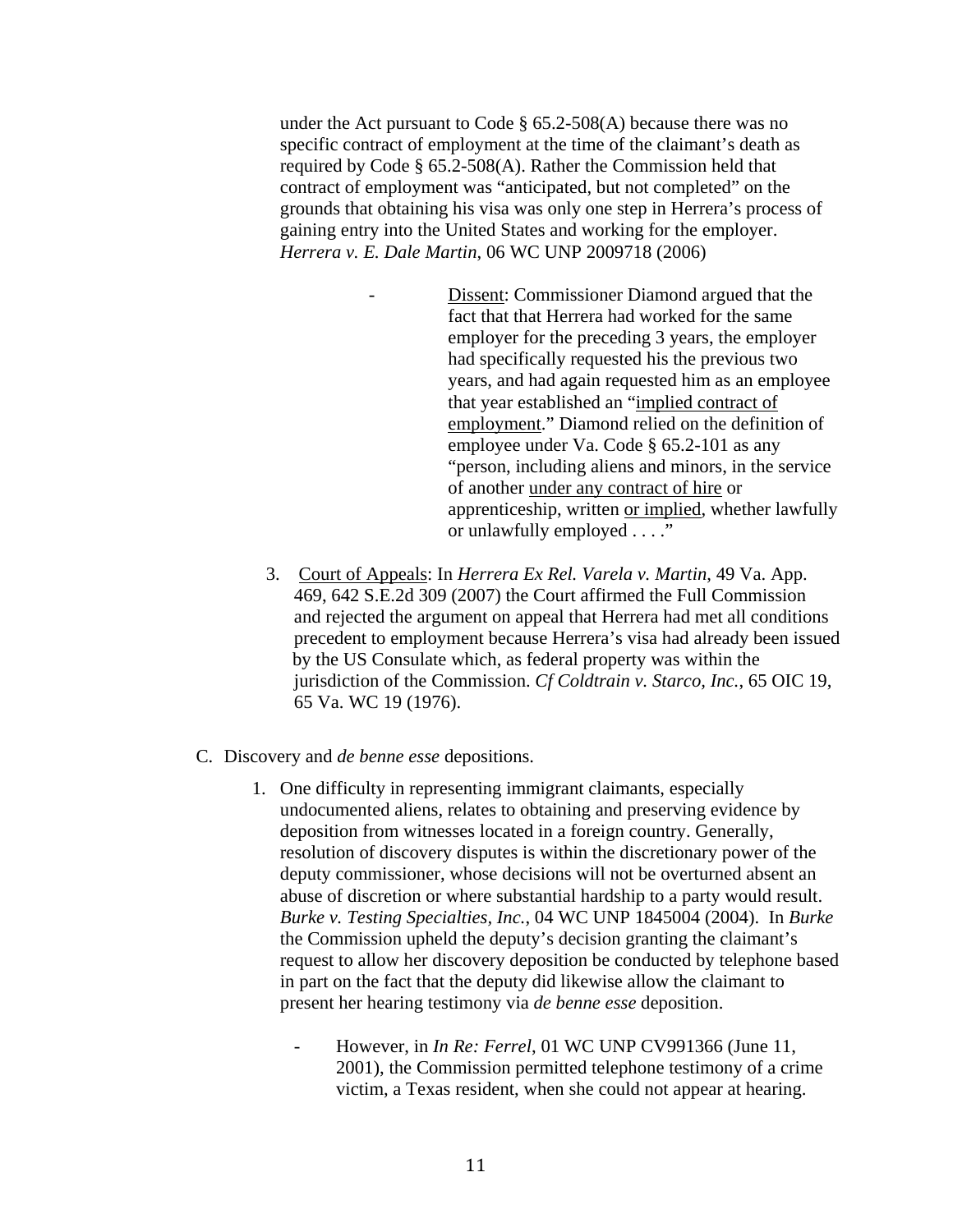- Likewise, in overruling a deputy commissioner's decision not to allow the employer's witness to testify either by telephone or by *de benne esse* deposition, the Commission held that "a party or essential witness should not be forced to change longstanding vacation plans or to interrupt a vacation to appear at the hearing when there are reasonable and acceptable alternatives for obtaining their testimony that do not delay a hearing." *Townsend v. Food Lion, #170,* 06 WC UNP 2207976 (2006).
- 2. In *Herrera v. Martin*, 01 WC UNP 2009718 (2001), the defendants sought to require the deceased widow, who was the claimant, to travel from Mexico to Richmond for a discovery deposition. Claimant's counsel argued the defendants should have to take the discovery deposition by telephone with the witness either in Mexico or San Antonio, Tx. and that witness' *de benne esse* deposition be taken immediately thereafter for use at the hearing.
	- The Commission affirmed the deputy commissioner's ruling that the defendants had to take the witnesses deposition by telephone based on the "potentially substantial hardship" of traveling to Richmond.
	- However, because convening the *de benne esse* deposition immediately thereafter would prevent the defendants from having the opportunity to investigate the information obtained during the discovery deposition and thus adequately preparing for the *de benne esse* deposition, the Commission ruled that the *de benne esse* deposition be conducted "within a reasonable amount of time thereafter."
	- Of note: The Commission declined to rule on the admissibility of the *de bene esse* deposition at the hearing and, if "unusual circumstances" arose after either deposition, agreed to entertain a motion to determine whether to require the claimant to attend the hearing in person in consideration of the associated hardship.
- 3. In *Evans v. Fruit Hill Orchard*, 05 WC UNP 2168379, VWC File No. 216-83-79 (April 5, 2005), the claimant was permitted to testify telephonically because he could not obtain a visa. The Commission noted that although live, in-person testimony of witnesses is always preferred, the discretionary power given to deputy commissioners to conduct hearings includes the discretion to accept witness testimony telephonically or by *de bene esse* deposition and to accept hearsay testimony.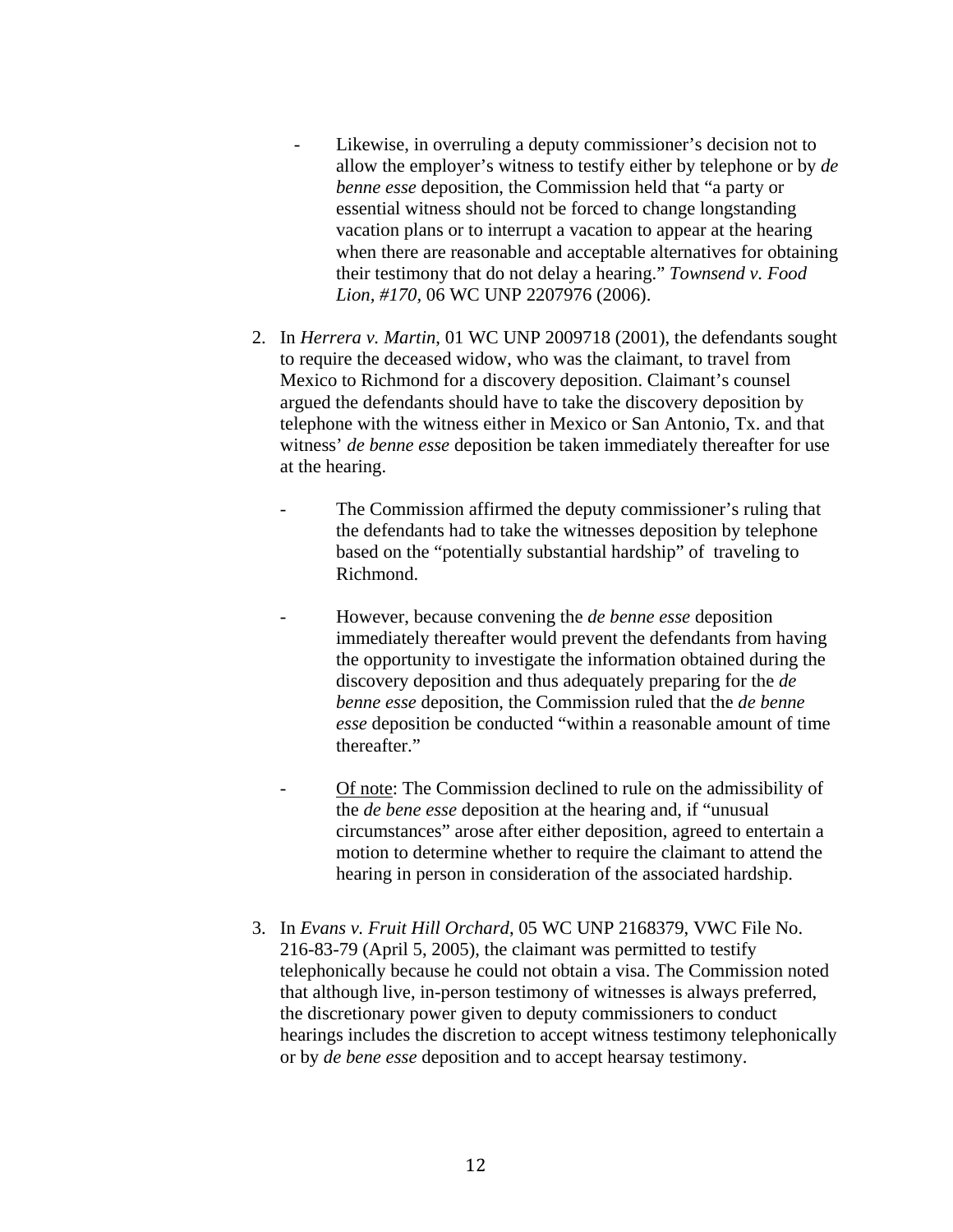- D. Interpretations of Va. Code § 65.2-502 denying TPD and TTD during partial incapacity to undocumented workers.
	- 1. Va. Code § 65.2-502 states that an injured employee not eligible for lawful employment is not entitled to TPD or TTD during period of partial incapacity. *Osorio v. Maryland Applicators, Inc.,* 06 WC UNP 2173672 (2006).
		- The claimant bears the burden of proving that he was "eligible for lawful employment" during the period for which TPD is sought under Code § 65.2-502. *Pedro v. Cellofoam North America, Inc.,*  05 WC UNP 2142034 (2005).
	- 2. An illegal alien's immigration status is not set and does not "attach" as of the date of the accident. Rather, an undocumented worker can become eligible for TPD or TTD during partial incapacity if there is a change in immigration status. *Pedro v. Cellofoam North America, Inc.,* 05 WC UNP 2142034 (2005).
		- In *Pedro*, a claimant initially denied TPD benefits because her work visa had expired was later awarded TPD benefits following a change in condition application after she subsequently received a new Employment Authorization Card. *Id*.
	- 3. Question: Does the phrase "not eligible for lawful employment" only apply to the claimant's eligibility for employment in the United States? Answer: To be determined in an issue of first impression.
		- In *Ocampo v. CJ Bales*, VWC File No. 220-31-79 (June 1, 2007), after being released to full duty by his treating physician in Virginia, the claimant returned to his native Mexico where he underwent surgery and was eventually partially disabled based on a light duty release. Of note, the claimant had been legally in the US and eligible for lawful employment at the time of his original accident but had subsequently returned to Mexico after his visa had expired.
		- Although he found that the claimant had adequately marketed his residual capacity in terms of the number and character of job contacts, the deputy commissioner rejected the claimant's argument that he was entitled to receive TTD benefits while partially disabled because he was "eligible for lawful employment" in Mexico. **See Exhibit 1.**
		- After briefly recounting the history of *Granados* and the subsequent 2000 Amendments, the deputy commissioner then cited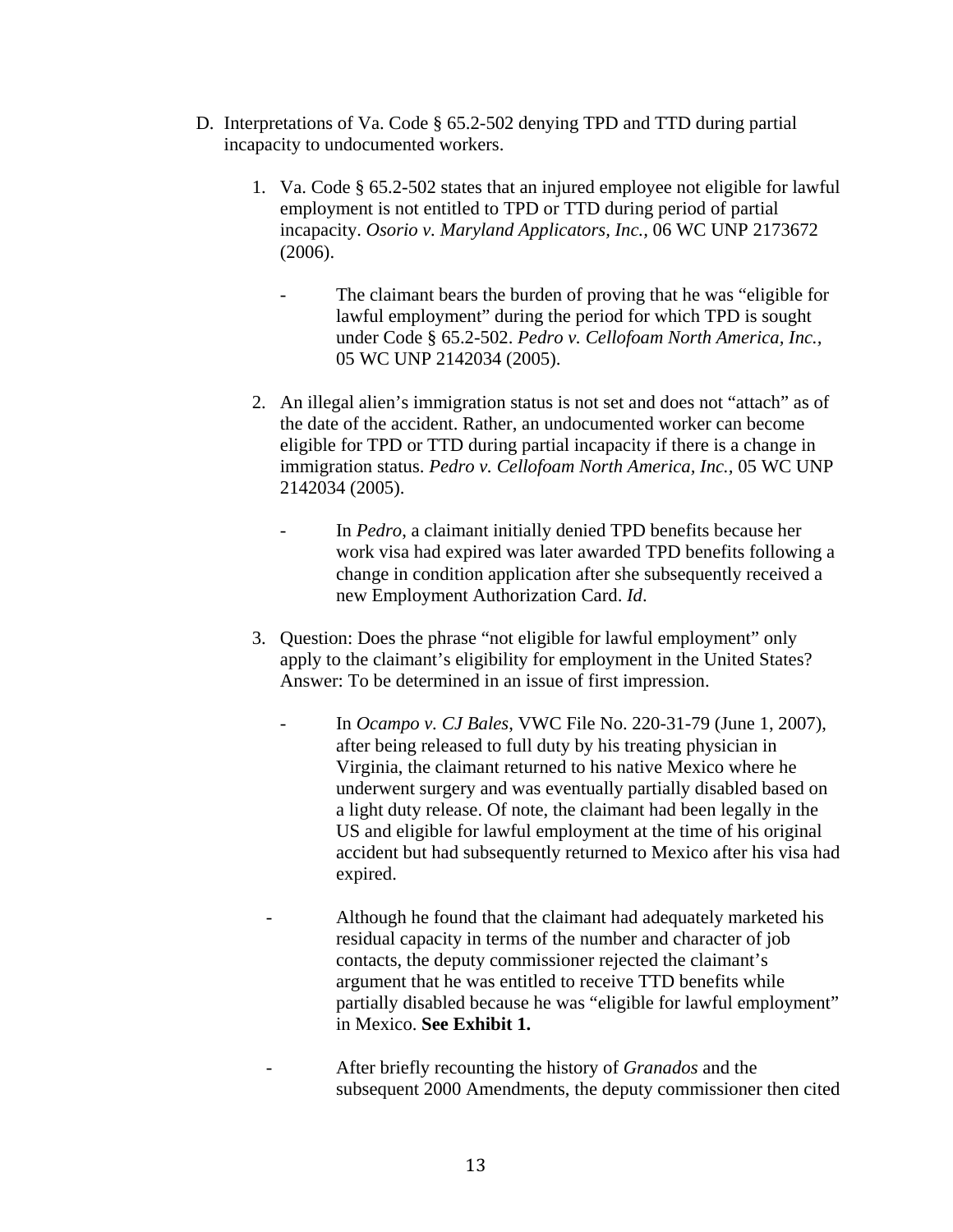*Osario* and *Pedro* for the position that Va. Code § 65.2-502 barred benefits to claimant "unable to perform lawful employment." *Id*.

- Absent any controlling authority on the specific issue, however, the deputy held that the 2000 Amendments would be rendered "meaningless" if they only applied to employees "not eligible for lawful employment anywhere in the world" since "every employee would presumably be eligible for lawful employment in their country of citizenship." The deputy reasoned that because the amendments were intended to have "some effect," TTD benefits while partially disabled were not available to a claimant "not eligible for lawful employment in the Commonwealth of Virginia." *Id*. (emphasis added).
- Both parties sought review with the claimant challenging the deputy's determination that he was barred from receiving additional benefits while partially disabled by Va. Code § 65.2- 502. Lacking any specific case law on point, the claimant argued on appeal that the deputy (1) failed to apply the plain, unambiguous meaning of the language in the statute, (2) arbitrarily applied the requirement of eligibility "in the Commonwealth of Virginia" not found in the statute or any legislative history, and (3) ignored a prior decision by the Full Commission in the same case in which benefits were denied based solely on a lack of marketing without any reference to the claimant's eligibility for lawful employment under § 65.2-502 (*Ocampo v. C. J. Bales*, 05 WC UNP 2203179 (2005)).
- Despite the fact that the parties filed their statements on review in August 2007, oral arguments have only recently been scheduled before the Full Commission on this apparent issue of first impression for late November 2008.
- 4. The Commission had previously "ducked" this same issue approximately 3 years earlier when a claim for ongoing benefits was denied based on a lack of evidence establishing any ongoing disability.
	- At that time, the Commission stated in a footnote that "because the claimant's H-2A work visa did not expire until approximately the end of his disability, we do not decide whether an H-2A worker who is released to light duty may receive benefits after the visa expires." *Guerrero v. Parker Farms & Sons,* 04 WC UNP 2114320 (2004).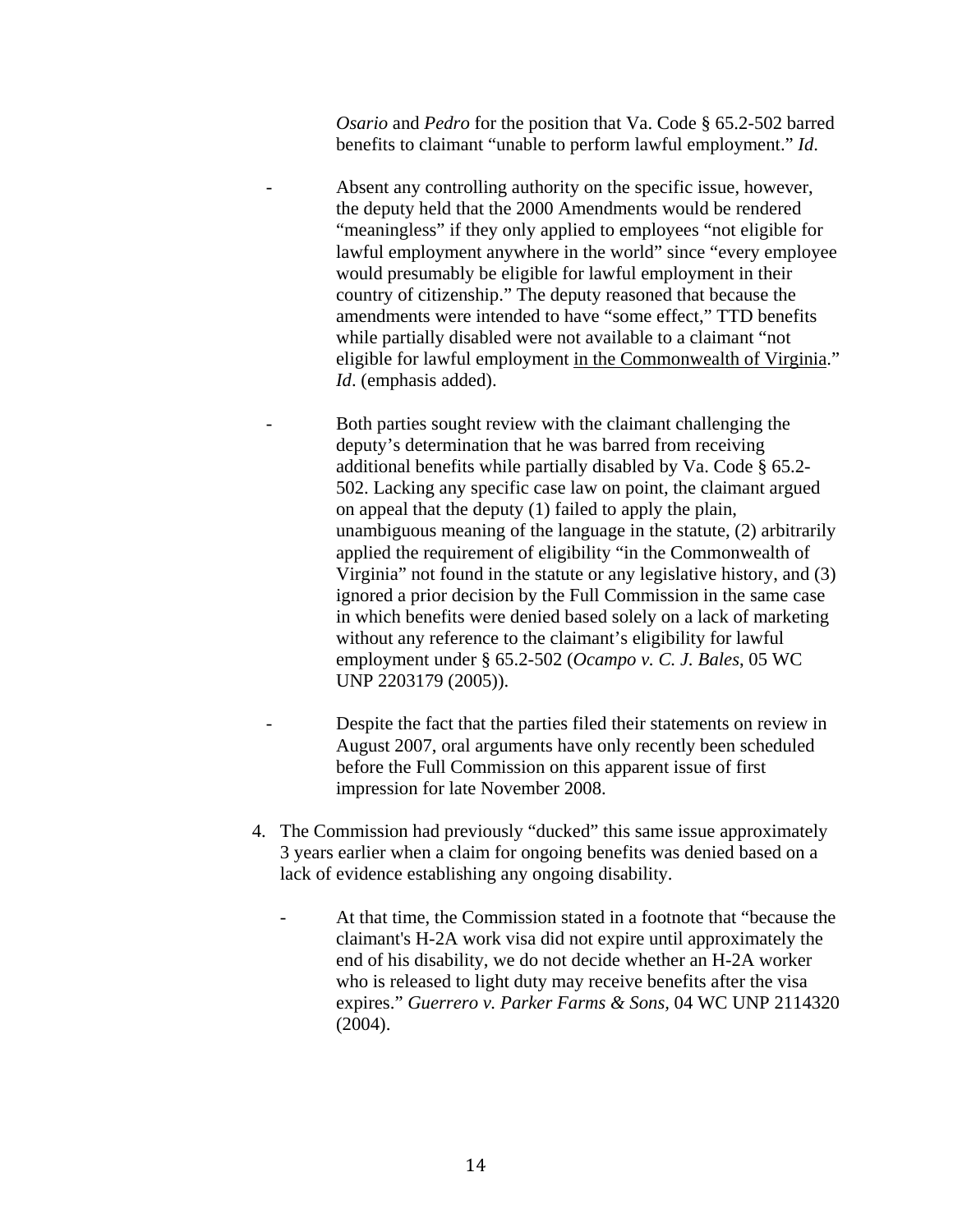- Accordingly, having now been presented with this issue on two occasions, a reasonable interpretation might be that the Commission has some concern about "opening the floodgates"
- Moreover, there are actually two distinct scenarios: one where a claimant is never an "illegal alien" because he is working in Virginia under a proper visa but returns to his native country after the expiration of that visa and the other scenario where the claimant comes to the US and Virginia illegally, is injured while working as an undocumented worker and then markets his residual capacity only after returning to his native country where he for the first time becomes "eligible for lawful employment.."
- E. Undocumented workers and "fake" identities
	- 1. In *Rubio v. Kalkreuth Roofing and Sheet Metal, Inc.*, 07 WC UNP 2273118 (2007), the deputy commissioner rejected a willful misconduct defense and entered an award on behalf of the claimant, Joseph Rubio. However, on review the employer alleged that the claimant was not actually "Joseph Rubio" based on a death certificate for a person with the same name, date of birth and social security number that the employer sought to have introduced as "after discovered evidence."
		- The Commission first held that the employer had not met the test for after discovered evidence because the death certificate had been available prior to the hearing and because under the 2000 amendment to Va. Code § 65.2-101, the claimant would not have been barred from receiving the benefits awarded to him even if he was an illegal immigrant.
		- After rejecting the defendant's appeal, however, the Commission "independently" concluded that an award could not be entered in favor of an individual with a false identity and likewise that an employer could not be required to pay benefits to a deceased person who is not the named party. *Id.*
		- The Commission held that the record should be reopened on the grounds that the death certificate established a *prima facie* case of fraud by clear and convincing evidence. Because the Commission affirmed the compensability of the claim itself and the denial of the employer's willful misconduct defense, , the claim was remanded back to the deputy to take additional evidence solely on the issues of the claimant's true identity and immigration status. *Id*.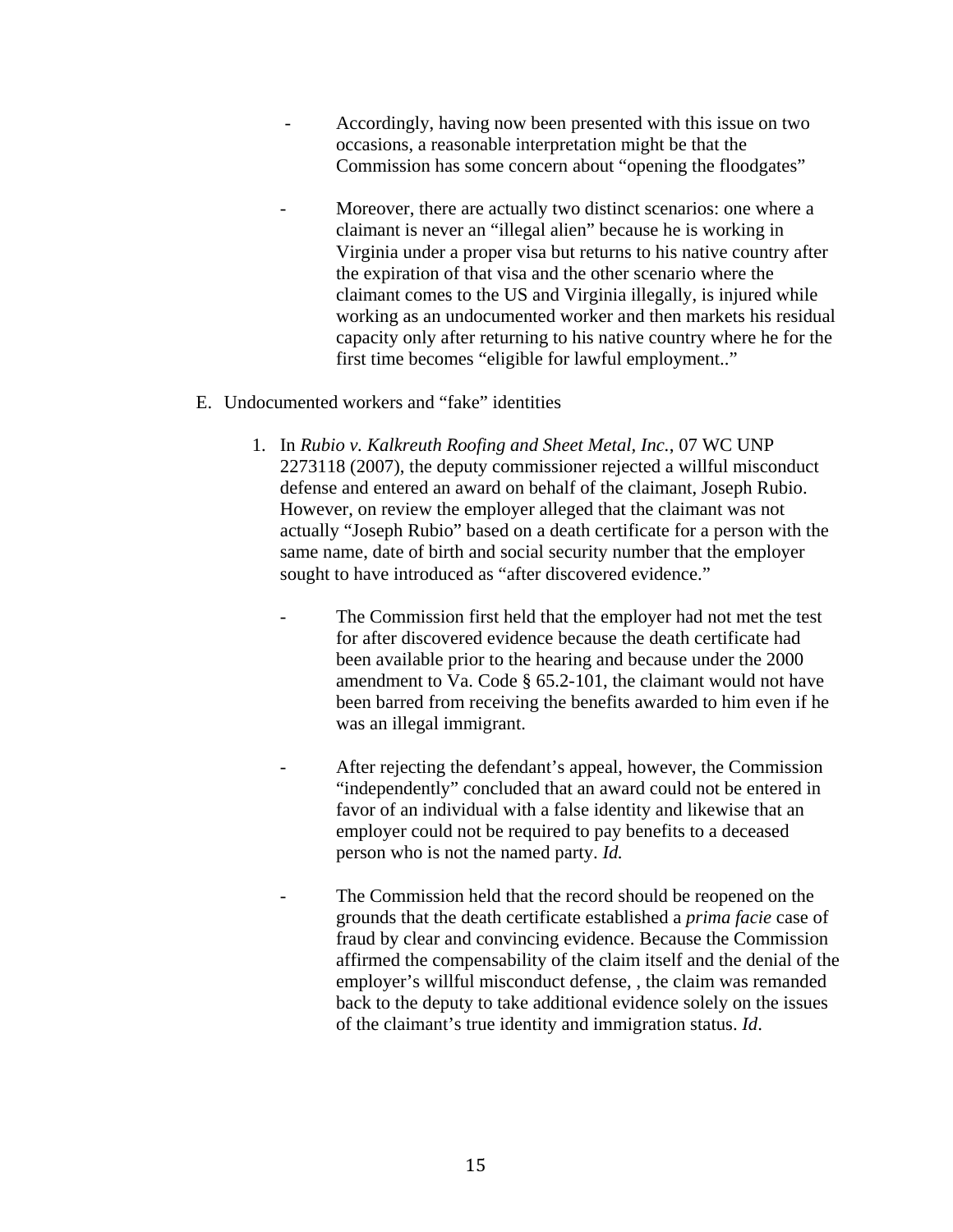# IV. PRACTICE TIPS/QUESTIONS TO PONDER

- 1. Interpreters: In approximately 2006, the Commission began providing interpreters at no expense for non-English speaking claimants. **See Exhibit 2.** 
	- Claimant's counsel should request an interpreter as early as possible through a letter directed to the Commission. **See Exhibit 3.**
	- Failure to request the interpreter within 30 days prior to the hearing can lead to a continuance. **See Exhibit 4**.
	- Any subsequent Hearing Notice will indicate that an interpreter has been requested and is being provided. **See Exhibit 5.**
- 2. Private interpreters: Privately retained interpreters can be very useful at medical appointments in large cases or claims in which specific medical issues are contested.
	- A certified interpreter can be paid to attend the medical appointment and based on the instruction of the attorney make sure to stress certain symptoms, prior conditions etc…. in an effort to bolster the medical evidence.
	- Former clients who speak fluent Spanish and English have also successfully been used for this purpose.
- 3. Answering discovery related to the claimant's immigration status: If the claimant has an ethnic name or is known to be Hispanic most defense counsel will propound discovery seeking information related to the claimant's immigration status, either in the form of interrogatories (**See Exhibit 6-7**), requests for production (**See Exhibit 8-10**), or requests for admission (**See Exhibit 11**).
	- One school of thought (ie: mine) is to refuse to answer in order to avoid potentially exposing the claimant to criminal or immigration related penalties.
		- Accordingly, an objection along with a stipulation either in the answer itself (**See Exhibit 12-13**) or by letter (**See Exhibit 14-15**) that the claimant agrees not to seek or that he is not eligible for the benefits set forth in the 2000 Amendments to Va. Code § 65.2-502 and Va. Code § 65.2-603(A).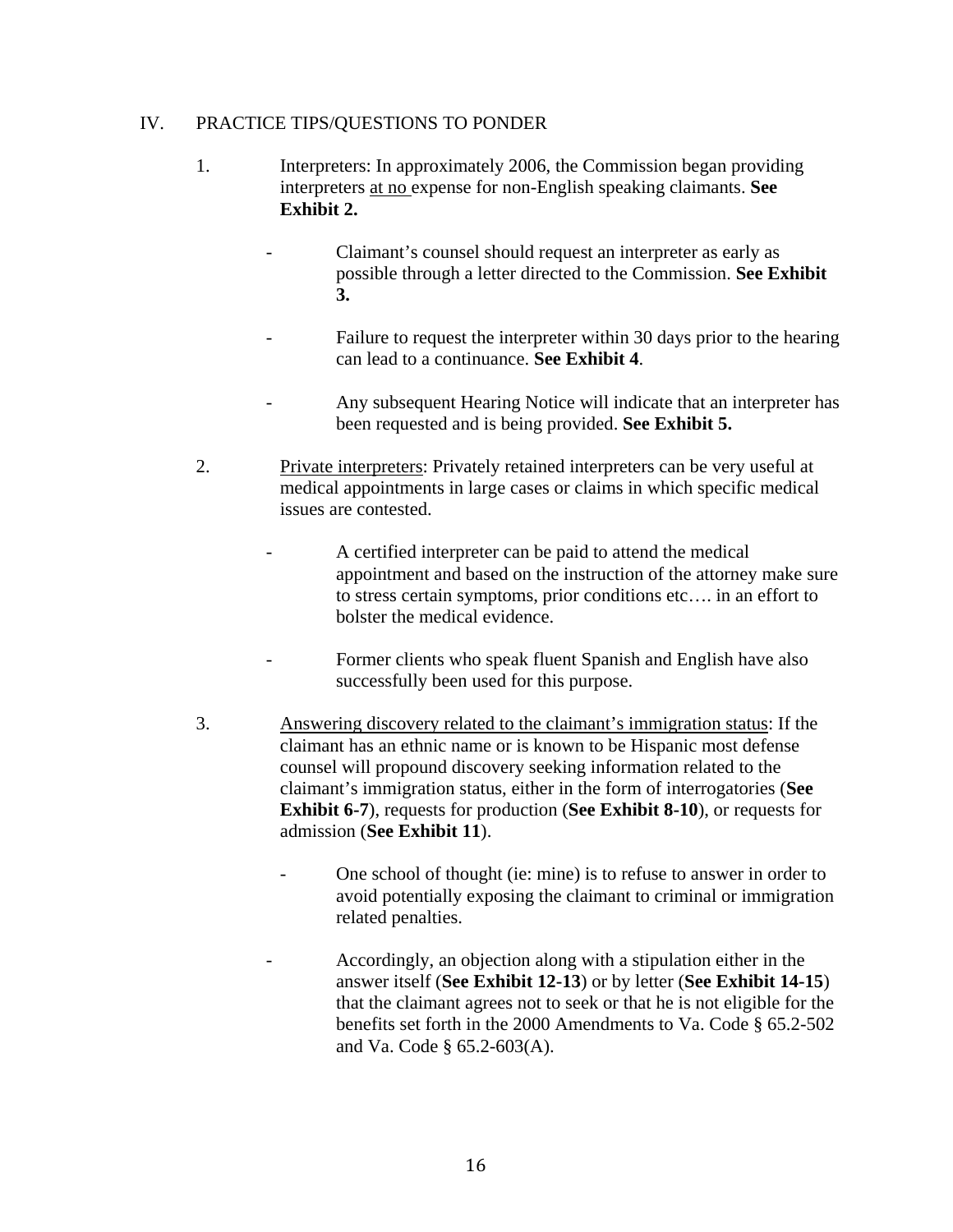- Thus far, deputy commissioners have been amenable to this tactic and the objections have withstood motions to compel although a deputy commissioner did require some form of picture ID be produced to establish the claimant's identity as opposed to his immigration status in accordance with *Rubio v. Kalkreuth Roofing and Sheet Metal, Inc.*, 07 WC UNP 2273118 (2007). **See Exhibit 16**.
- 4. New Claims: To File or Not to File? Filing a claim with the Commission on behalf of any claimant will usually trigger the carrier referring the case to defense counsel, especially if discovery is served on the adjuster with the claim. This will, in turn, generally lead to the defense attorney generating discovery to the claimant that includes specific interrogatories or requests for producing seeking information related to the claimant's immigration status as demonstrated in Exhibits 6-11, above. Accordingly, at that point, the claimant's lack of eligibility for lawful employment will almost certainly be established either through sworn discovery answers or stipulations (Exhibits 12-15, above).
	- Consequently, if the accident is seemingly compensable and there are no obvious defenses, there is some benefit of pursuing a "low key" approach by attempting to convince the adjuster to agree to place the claimant under an award through agreement forms without filing an actual claim for benefits or requesting a hearing.
		- Obviously this requires strict monitoring of the statute of limitations and may cause some delays. However, the obvious benefit is that the adjuster may unwittingly agree to place the claimant under an open award and be unaware that the benefits should be terminated upon a release to light duty or that there is no entitlement to TPD benefits.
- 5. Illegal immigrants in personal injury cases: In contrast to the rigorous oversight and relevance of a claimant's immigration status in workers' compensation claims, the common law is much more favorable in personal injury cases.
	- In *Peterson v. Neme*, 222 Va. 477, 281 S.E.2d 869 (1981), the Virginia Supreme Court ruled that an illegal alien had standing to sue for personal injuries, and that her immigration status was prejudicial and thus not admissible at trial even if she made a claim for lost wages.
	- The same result was reached in a personal injury action pending in federal court even where there was evidence that the plaintiff purchased a social security card to pay taxes. *Romero v. Boyd*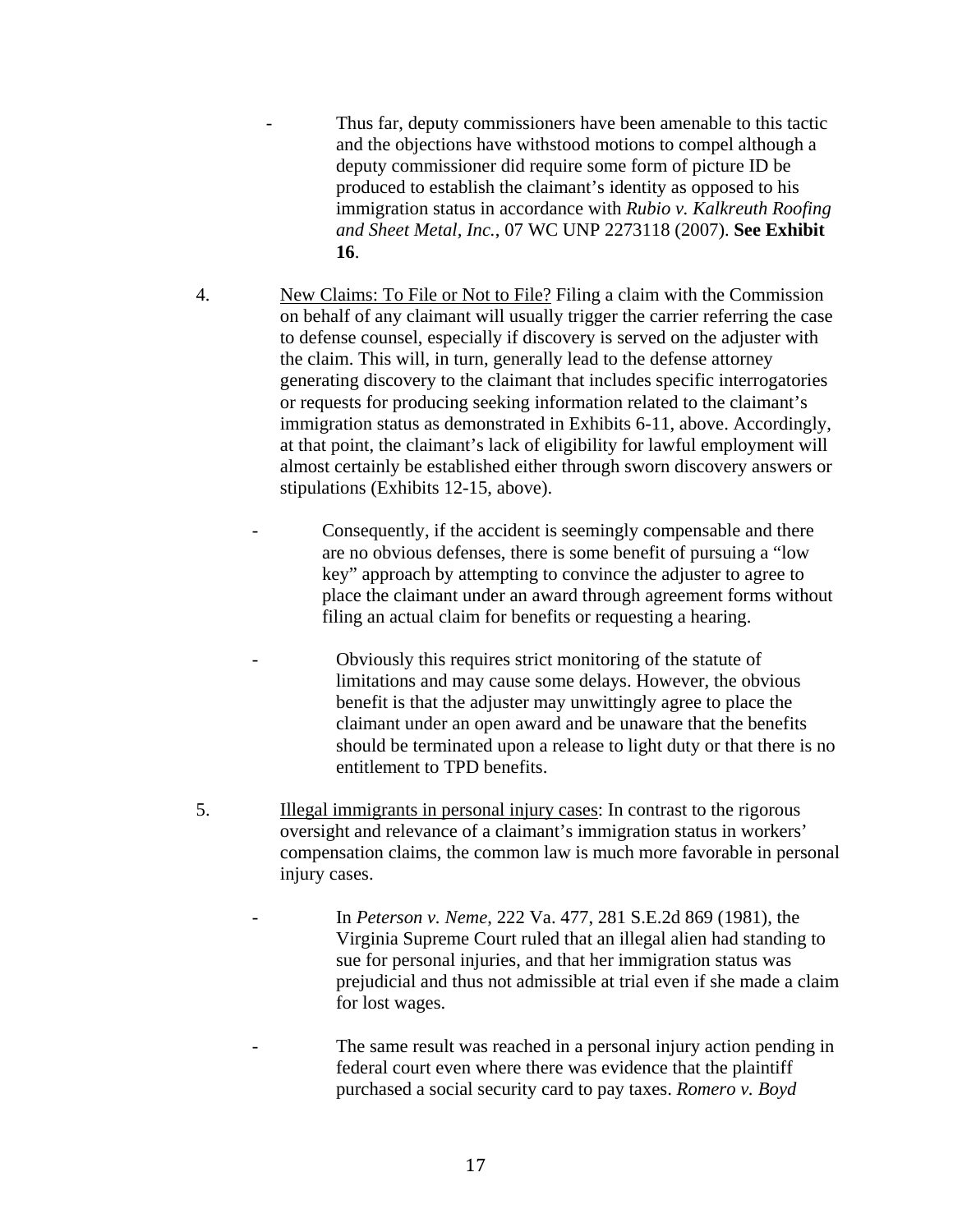*Brothers Transportation Co., Inc.* Civ. No. 93-0085-H, June 14, 1994 (U.S. Dist Ct. W.D. Va.)(1994 WL 287434).

6. Ethical Issues: Representing an illegal alien in a workers compensation raises some ethical issues related to:

> 1) Can a claimant's attorney claim TPD or TTD benefits during period of partial capacity for a claimant he knows to be illegal?

2) Can an attorney file a claim on behalf of an illegal alien that identifies a name, Social Security Number or date of birth that is incorrect?

Relevant provisions of the Rules of Professional Conduct, Rule

1.6:

(b) To the extent a lawyer reasonably believes necessary, the lawyer may reveal:

(3) such information which clearly establishes that the client has, in the course of the representation, perpetrated upon a third party a fraud related to the subject matter of the representation;

(c) A lawyer shall promptly reveal:

(2) information which clearly establishes that the client has, in the course of the representation, perpetrated a fraud related to the subject matter of the representation upon a tribunal. Before revealing such information, however, the lawyer shall request that the client advise the tribunal of the fraud. For the purposes of this paragraph and paragraph (b)(3), information is clearly established when the client acknowledges to the attorney that the client has perpetrated a fraud; or

*Confidentiality of Information.,* Prof. Conduct Rule 1.6 (2000)

The easy answer would be a return to the Clinton era catchphrase of "Don't Ask, Don't Tell." However, as discussed above simply not asking can affect the case since it can be beneficial to work with the adjuster in an effort to get an illegal alien placed under an ward as opposed to filing a claim and having defense counsel make an appearance and initiate discovery.

- Arguably the Rule is complied with as long as the attorney truthfully answers discovery related to immigration status and does